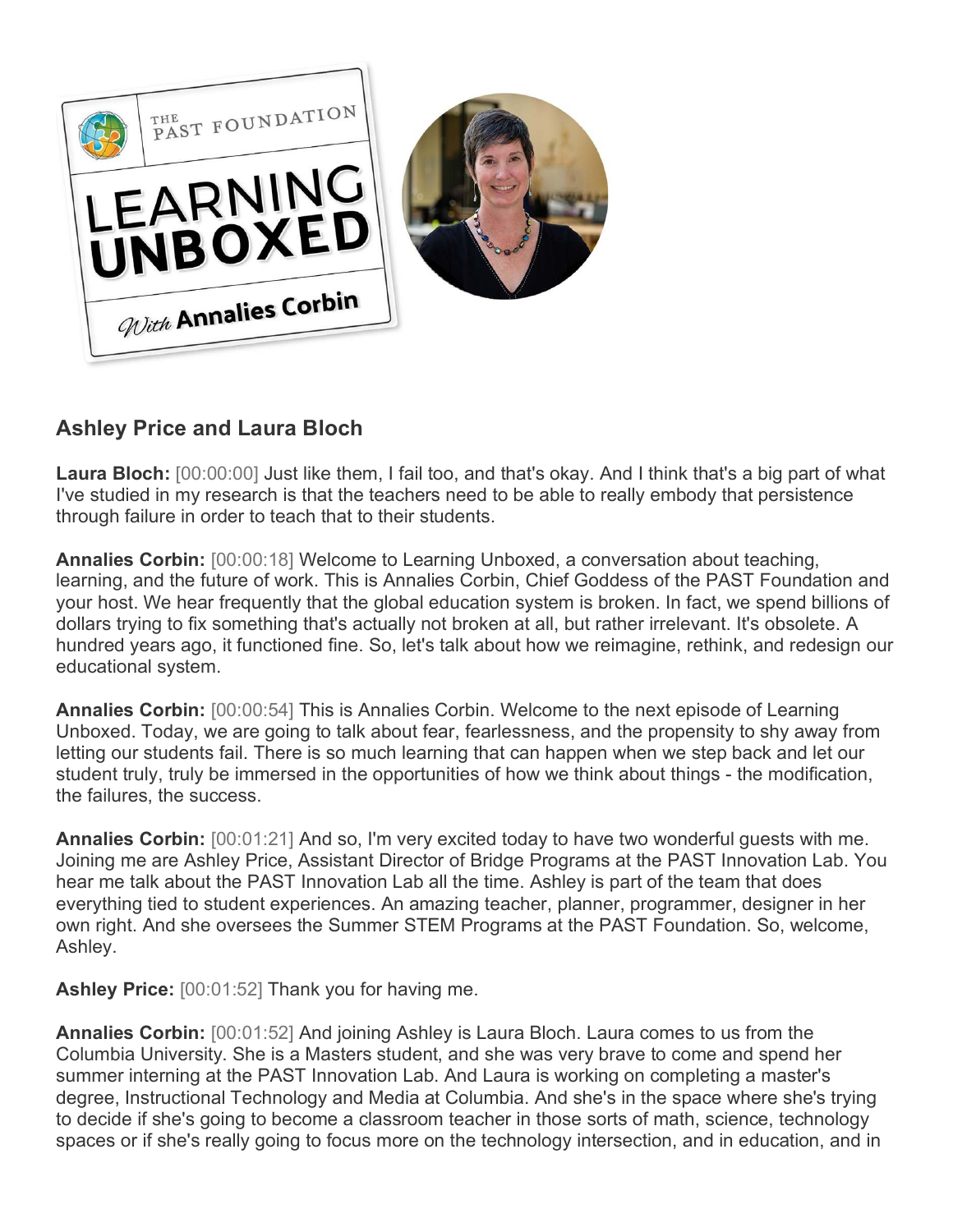innovation. And so we were excited to have her come and test the waters with us this summer. So, welcome, Laura.

**Laura Bloch:** [00:02:40] Thank you. I'm also very excited to be here.

**Annalies Corbin:** [00:02:42] So, as we sort to just sort of get in and roll up our sleeves, a bit of context for our listeners. So, Ashley, we spent a lot of time on this program, and we reference the PAST Innovation lab all the time because, of course, it's our kitchen, right? It's our test spot. And we talk about it as an R&D center, a test kitchen, a think tank. And I think it's all of those things. And the work that you do is really around the creation of summer STEM experiences for students. So, could you give me the hundred-thousand-foot view really sort of what that program does and why?

**Ashley Price:** [00:03:16] Yeah. So, we have a number of different programs that we run throughout the summer. It can be anywhere from art in STEM, to Arduino robotics, to underwater robotics. And so, really what we do with summer programs is we want to give kiddos a chance to come in and see things that they may not see in the classroom, or experience things they may not experience in the classroom, and find out that there are jobs and things that you can do that you may not know exist until you come to a summer program, and find out that you can do something with underwater robotics, ROVs, and things like that. So, when we look at the summer programs, it's really, what can we give students that they may not get elsewhere?

**Annalies Corbin:** [00:03:57] And that chance to just explore

**Ashley Price:** [00:04:01] Absolutely.

**Annalies Corbin:** [00:04:02] To try to figure it out. And that's really key. And so, Laura, I remember the back and forth in the spring as it relates to having a full, summer-long, embedded internship coming out of your graduate program at the Innovation Lab this summer. And so, just before we get into nuts and bolts of the experience itself, how did you sort of think about, should I do something like that? Because that's not necessarily something that folks always find themselves an opportunity to engage in. So, what were you thinking about as it relates to, should I go do this thing as a teacher not yet steeped in the classroom?

**Laura Bloch:** [00:04:41] Yeah. Well, for me, my background is in engineering. And then, I am now in school studying the intersection of engineering, technology, and education, but I don't have a lot of experience in the classroom. So, for me, there's a lot of theories that I've heard about and a lot of ideas, but I wanted to put those into practice and really see how things worked on the floor in the classroom with the students. So, it was really exciting for me to have the opportunity to take those theories, and test them in action, and gain more practical experience and education.

**Annalies Corbin:** [00:05:17] And just for clarity for our listeners, we're really talking about, sort of, an immersive pre-service experience but very different than a traditional just if you were to pre-service through your own institution, finding a placement for you, because we were not only asking Laura and Ashley to come in and do instruction. We were asking her to actually design the instructions of the modules. And it's not something that Laura necessarily had a tremendous amount of experience in doing. So, you're the mentor in this case. So, talk to us just a little bit about how you level set both the experience for Laura, which is critically important, and the experience for the students on the back side of it, rationalizing, of course, that this is moving somebody through a collective set of experiences that are going to have a huge career impact.

**Ashley Price:** [00:06:12] Right. And like you said, it wasn't just coming in and running a program. It was being able to create the programs as well. And that's different than when you're a teacher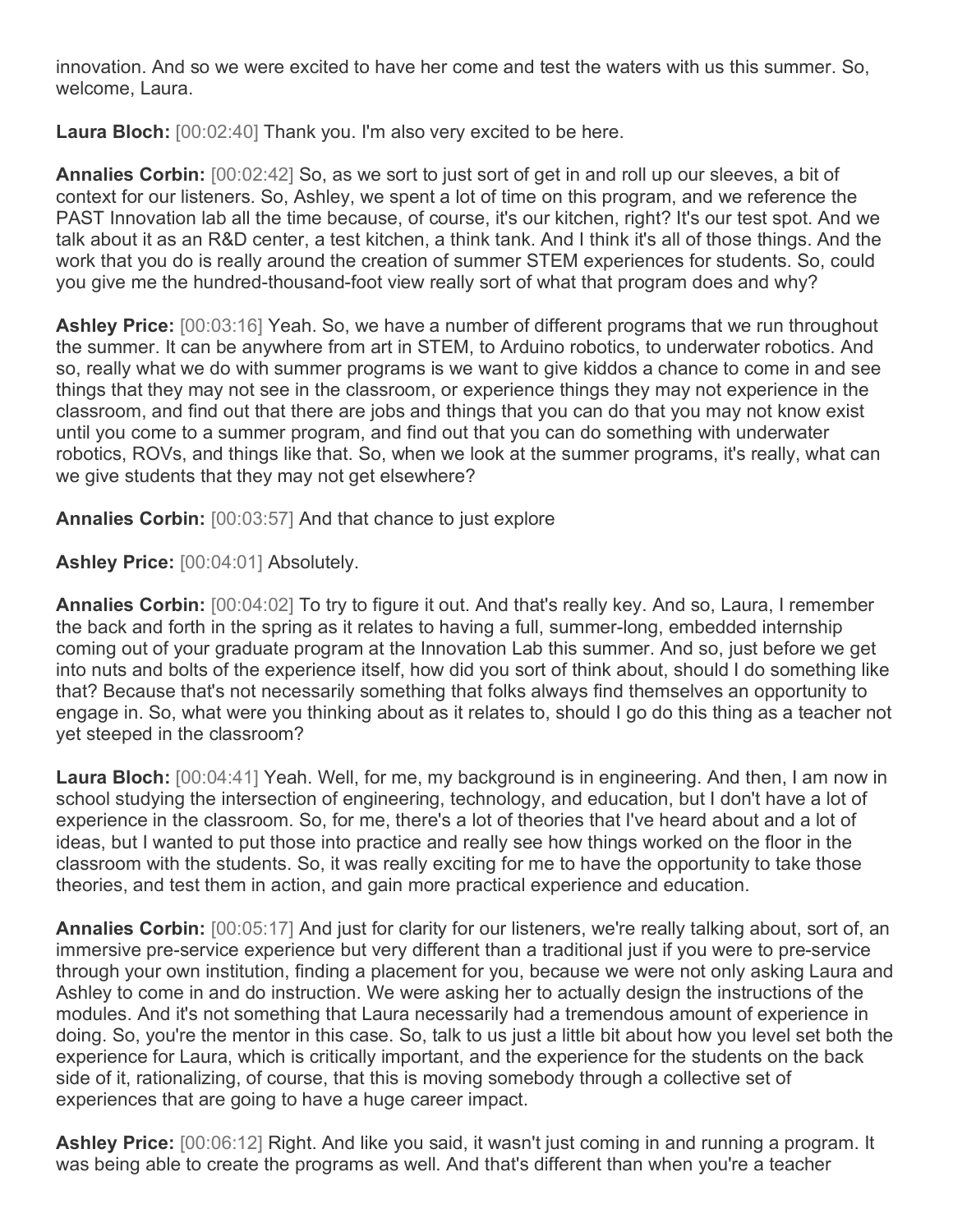because when you're a teacher, you have an entire school year to kind of, like you said, level set, and learn who the kids are, and things like that. So, it's really each class is a week long, and some of them are only half a day, some of them are full day. And so, you have to really be able to figure out what kind of kiddos do you have in your class that first day to figure out how best are you going to teach them and how best are you going to give them that experience through a summer program.

**Ashley Price:** [00:06:44] And so, going into it, it's a different mindset than maybe you have if you're going into a year-long teaching experience. And so, I think that was really the level set is this is going to be different. You're going to have different kids every single week. It's not—you might have one or two that are the same, but you're going to have different kiddos every week, and you're going to have to figure out what is the best way to reach those kids, and how are you going to be able to adjust according to which class you're teaching?

**Annalies Corbin:** [00:07:10] And that's not easy. Laura, you know. I saw you over the course this summer with everything from, you know, big giant smiles of elation from the [indiscernible] to looks of, "Oh, my gosh." Maybe this is a little overwhelming every once in awhile. And that's fair. We all have those in the summer at PAST, I must admit. So, I want to talk a little bit, Laura, with you about, how did you think about transition from traditional to the problem-based or applied classroom setting, which that is exactly what we're advocating for at PAST, and that was the program and the immerse of this we wanted to put you in. But how did you—coming to PAST, how did you rationalize all of that?

**Laura Bloch:** [00:07:51] Yeah. Well, I think, again, this concept of putting theory into practice. In theory, everything made a lot of sense to me. And I had a really good idea of exactly how I was going to take these kids through a problem-based experience. But as Ashley was saying, like things change based on the students you're with, and you have to adapt your class to the different types of students that are in the classroom and the different needs that come up. So, I think that introduced some challenges for me that maybe I hadn't anticipated. But it was a really interesting and challenging experience to try to take those, that problem-based learning, and apply it to a classroom where all of my experience in a classroom has been on the other side of things in a very traditional setting. So, it was an interesting experience to try to adapt that classroom, what I view as a traditional classroom setting, into a more problem-based environment.

**Annalies Corbin:** [00:08:53] Yeah, and it's not easy. And I want to be really, really clear with our listeners. Laura did an amazing job.

**Ashley Price:** [00:08:58] Absolutely.

**Laura Bloch:** [00:08:59] Thank you.

**Annalies Corbin:** [00:08:59] We're here to talk about how hard this was, but I—and very deliberately, I had to coax Laura a little bit to come to this episode, in part, because it was a tough—I won't to say it's a tough curve, but it was steep. There were moments when it was steep. And I just think that there's such a great opportunity for others to hear about Laura rolling up her sleeves, digging in, not giving up, immersing herself in the opportunity, in the mentorship that was available. And again, just a phenomenal, phenomenal job this summer still.

**Laura Bloch:** [00:09:32] Thank you.

**Annalies Corbin:** [00:09:32] But on that note, Ashley, one of the things in my conversations with Laura had been about, sort of, the reflections on the opportunity around the chance, I guess, if you will, to really push the modify aspect of the work with students. So, set the stage for us a little bit, Ashley, about why modify, in particular, in the work that you do, and the training, and the teaching,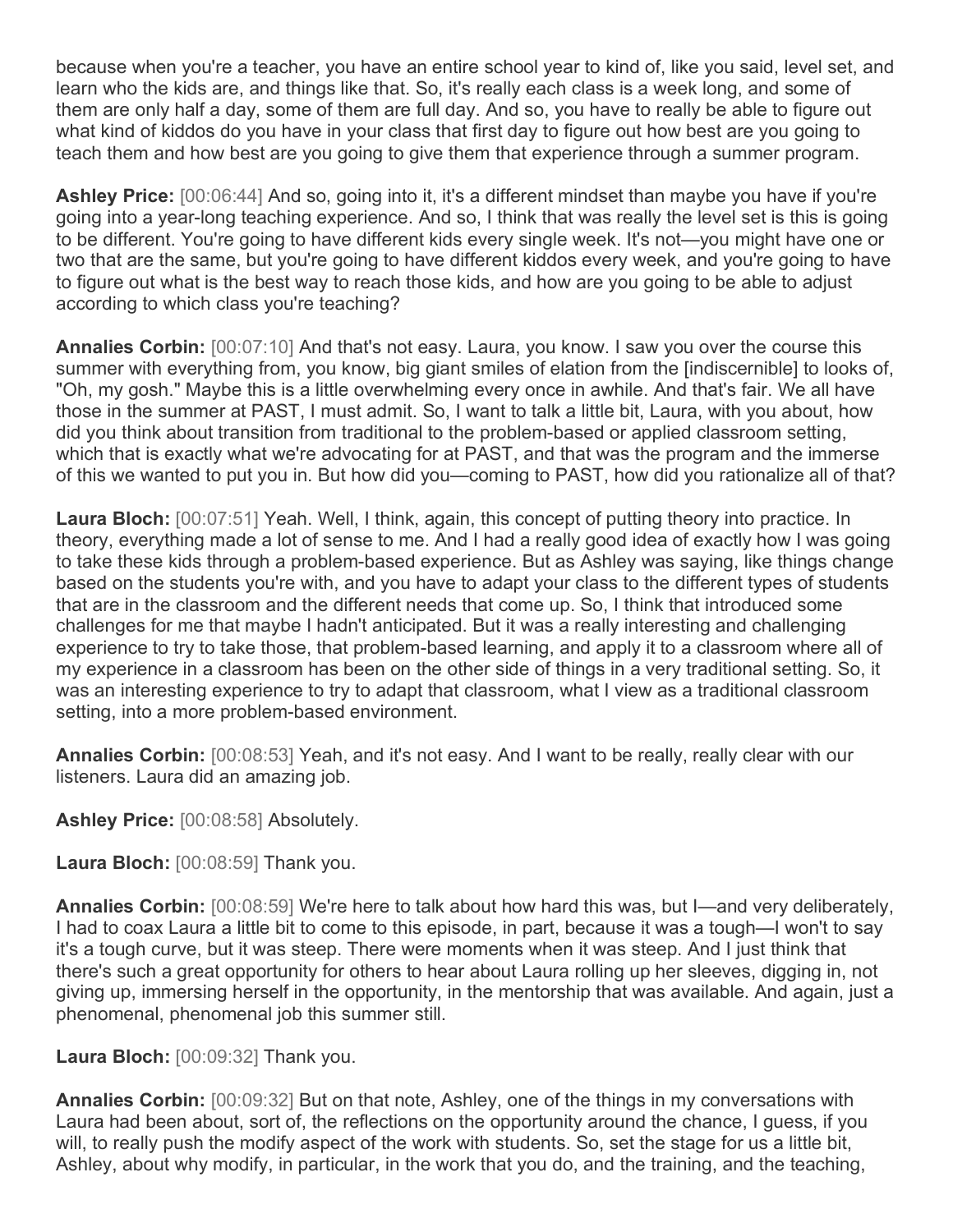and the designing of all the modules. You create so many different activities in any given year. Why? Why so much focus at modify?

**Ashley Price:** [00:10:06] Modify is such a big part of the design cycle, and everyone uses it every day whether they realize it or not, and it's huge, especially for us in the bridge team to be able to go back and say, "Okay, what did we do that we can do better, or what can we change?" And we really use the kids to help us with that, especially with the modules that we run. We ask the kids, "Okay. So, did this work for you?" or "What would you do differently? What do you think we could make this better for the next group of kids?" And we love getting their feedback, and they love giving their feedback.

**Ashley Price:** [00:10:41] And so, just in everything we do, that modify portion, it's because we have to set the base of it's okay to fail because we can go back, and we can change what we did, and we're going to make it better, or we're even going to just tweak it a little bit to add something onto it. Maybe not make it better, but tweak it to make it—to add things to make it deeper, to have the kids think a little bit more, just things along those lines. And so, I think modify is kind of the start of the being okay to fail portion of the design cycle because everyone's going to fail, and everyone's going to have to go back and modify what they do. And so—and for me, it was a challenge when I first started at PAST because I come from a background of traditional teaching as well.

**Annalies Corbin:** [00:11:22] Yeah, I remember.

**Ashley Price:** [00:11:22] So, that modify portion, it was kind of like, "Oh, I can go back, and I can change what I was doing, and I can modify this, and make it better for the kids, or make it better for myself, or for my co-workers, or for teachers." So, modify is just such a huge part of that.

**Annalies Corbin:** [00:11:39] And it really sort of sets up the notion that at PAST, failure is not failure. Failure is the single greatest opportunity to learn. And in a traditional classroom setting, Laura, and I want you to put this into context for us from your experience, in a traditional classroom setting, one of the things that we see—and PAST has tons of data on this and happy to share it with anybody who's interested. You know, what we see happen in a traditional setting is we get up to the point, often, not always, but often, a lot of standardized curriculum gets all the way to the point. They test or evaluate, if you will, the student's progress, whether it be they write a paper, or they they do a written test, take your pick, but we never allow them to go back and truly, truly rethink, redesign, not just revise, right?

**Annalies Corbin:** [00:12:33] That's the point that we often stop our teaching. And conversely, that means we stop to learning. And so, for us, we truly, truly advocate, "Oh, no, no, no, we have to get all the way through." And, in fact, we have an expectation that there will be some gigantic catastrophic, "Oh, that didn't work," in the middle. So, Laura, how did you really work with and rationalize this as you sort of came into the environment? And maybe give us an example if you have one.

**Laura Bloch:** [00:13:00] For myself or for the students.

**Annalies Corbin:** [00:13:02] Let's start with you, because I think that's the most meaningful place. That was your foundational mindset, I guess, if you will, as you came into the experience. And I assume that over the course of all these weeks, it changed.

**Laura Bloch:** [00:13:14] Yeah, definitely. Well, I can give an example from when I taught techno fashion. And so, I put together this whole design thinking notebook, and I was really excited about taking them through the design thinking process, which includes the modification phase. And I was excited to teach them all the different phases. But I quickly realized that a workbook was not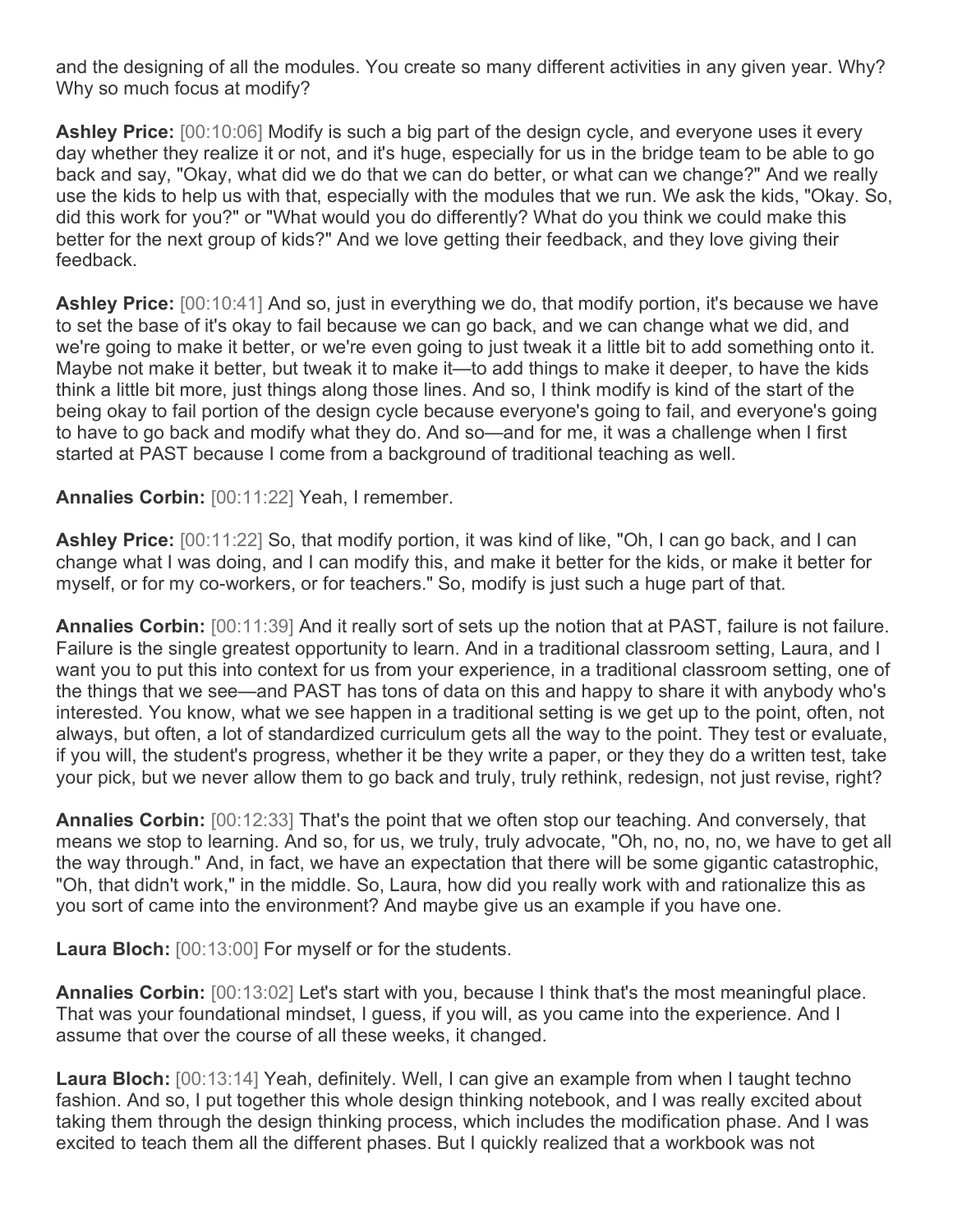something that these kids wanted to do during the summer. They felt like they were being put back into the classroom.

**Annalies Corbin:** [00:13:40] Exactly.

**Laura Bloch:** [00:13:40] So, I had them sitting there filling out these worksheets, and they were totally not interested, and really pushing back on me, and I was at a loss. I didn't know what to do. But I, actually, spoke to Ashley about it, and Ashley gave me the modification to pose the questions to them without the worksheet, and have them simply just write the answers on the windows, use that resource that we have that you can write on the windows to take them into a new context. And just that small little modification helped break them out of their shells, and made them not feel like they were in a standard traditional classroom, and gave them the ability to be more creative with their thinking.

**Annalies Corbin:** [00:14:23] And I remember that day that all the kiddos writing on the windows. Yeah, that was pretty awesome. And so, Laura, then, how did you take and translate that into programs after that?

**Laura Bloch:** [00:14:35] Yeah. So, moving forward, I don't know if I did many worksheets after that. I think I might have taken those out completely after that. And it was—it kind of reminded me to take a step back, and look at, and get to know the kids in the classroom a little more, and try to understand what connects best with them, and what would resonate with them. So, it's more about having conversations and having more authentic discussion and authentic discovery of activities that they would enjoy doing.

**Laura Bloch:** [00:15:07] So, it wasn't as prescriptive, and it wasn't—sometimes, it made me uncomfortable because I didn't come in as prepared because I had to use them to help me understand what I was going to do. So, sometimes, that made me uncomfortable. But it I think it helped make the class flow in a way that they helped determine the direction, and it wasn't just me.

**Annalies Corbin:** [00:15:26] And I think that's incredibly meaningful. And I'll admit, I'm thrilled to hear that we got rid of those worksheets there. There's no place for worksheets at PAST. So, that was awesome. But it was really important for you, as a teacher in that space learning, to have that experience. And I know that that was one of the things that we talked about, Ashley, the whole team, prior to Laura even coming, how do we best support this young professional? But we can't be too much of a crutch. But at the same time, we can't allow Laura to get crushed under the experience as well, right?

**Annalies Corbin:** [00:16:00] And so, let's talk a little bit, Ashley, about the sort of mentality about because this is a tough one. It's probably one of the hardest things that we see teachers, schools, communities, even parents wrestle with when you are transitioning from that, sort of, transitional experience to a very applied. And that is the notion that the perceived instructor, that facilitator of learning is also able, willing, and allowed to fail and to modify. And actually, Ashley, you do this all the time, but it's really tough, right? And so, let's talk a little bit about that experience of learning with the kids and how the kids relate to that, right?

**Ashley Price:** [00:16:46] Yeah, I think that was a huge learning curve for me when I first came to PAST as well was being okay not knowing everything, and being okay, being up in front of the kids, and saying, "Wait, they have a question, and I don't know the answer," and saying, "I don't know. Why don't you help me find it?" And as I've moved along through different programs and taught different programs, I've realized that it makes the kids much more engaged in their learning when you are okay saying, "I don't know that answer, but I want you to help me find it." And they're like it—at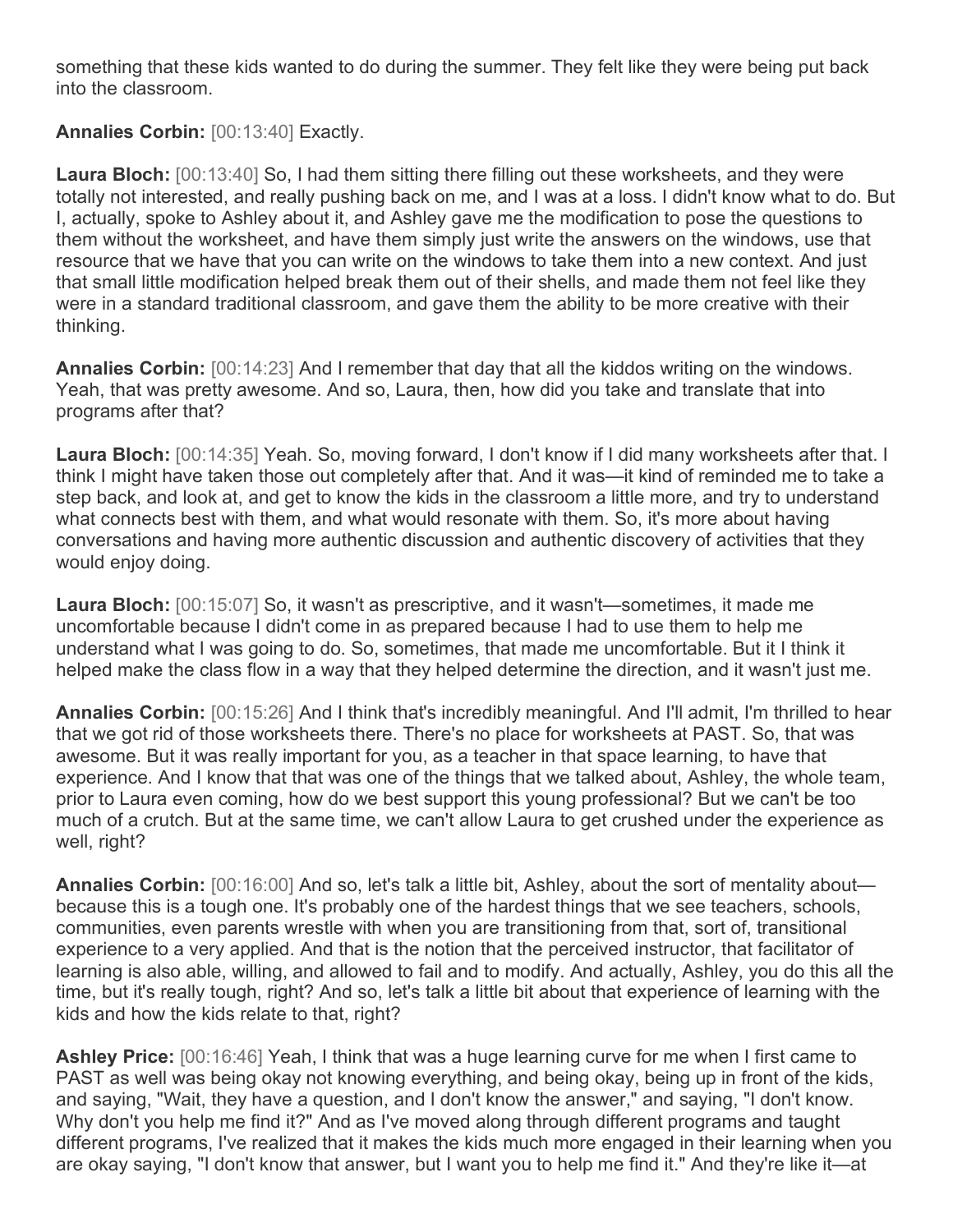first, they're taken aback. It's like, "Wait, wait, the teacher doesn't know the answer? Wait. What am I supposed to do?" So, they're taken aback at first, but then, they say, "Okay, let me dig deep and let me find this. I'm going to help find this."

**Ashley Price:** [00:17:27] And so—and it teaches them how to use technology to their advantage because they have all the answers right at their fingertips. They don't need someone standing up in front of them lecturing the answers straight to them that they can find right at their fingertips. It needs to be that deeper understanding of figuring it out, "How do I figure it out? And then, how do I present it out?" So, I think it's really important to show them that it's okay, not everyone has all the answers, even though you think that they should. So, I definitely think it makes them more engaged in what they're learning, and to go and find those answers.

**Annalies Corbin:** [00:18:02] It's definitely a deeper experience all the way around. You know, the kids get the opportunity to see that you're not perfect, right, and that you have flaws.

**Ashley Price:** [00:18:10] Yeah.

**Annalies Corbin:** [00:18:12] And you are suddenly a thousand times more approachable to them, right? We see that all the time.

**Ashley Price:** [00:18:16] Yeah, absolutely.

**Annalies Corbin:** [00:18:16] And I actually had several occasions this summer, actually, Laura, to watch you and the students struggle with this very same thing. One of the ones that I'm thinking about was sort of the work that you did the first time you ran Minecraft. So, tell us a little bit about that same experience because you are vulnerable in that space with those kiddos. And together, you came out on the backside, and it was epicly awesome. But what did it feel like in that space?

**Laura Bloch:** [00:18:42] Well, yeah. I mean, just like the kids have to fail, we have to fail, too. And so, I think I came up with an idea for a curriculum that I thought was gonna be great, and really helped introduce these concepts to the kids, and I thought it would be really engaging and authentic, and it just wasn't. And that was really hard for me. And we talk about so much how it's important to have let your kids fail, but we don't always recognize that it's important for us to be okay with failing as well.

**Laura Bloch:** [00:19:12] And so, I think that experience was really difficult for me, and I had a hard time acknowledging that, "Hey, this thing that I thought was gonna be really successful and really work out so great with the kids just didn't," but it was kind of a moment for me to reflect, and like we talked about earlier, modify. And then, I was able to kind of pull in some of the resources from previous classes, and understand what had worked in previous years, and modify based on that. Yeah.

**Annalies Corbin:** [00:19:46] And this is a topic that's actually a bit near and dear to you. You know, part of your research in your graduate program around girls and failure?

**Laura Bloch:** [00:19:55] Yeah.

**Annalies Corbin:** [00:19:55] You've actually written about that. You've done a number of pieces on that and, certainly, something that we think about often at PAST. But I think that your background in engineering gives you a bit of an awesomely unique perspective as it relates to helping girls understand when they move into technology fields that it's okay to fail. And so, were you able to dig in and utilize some of the research and the work that you had as it related to interacting with your students in those moments? Did you draw on that?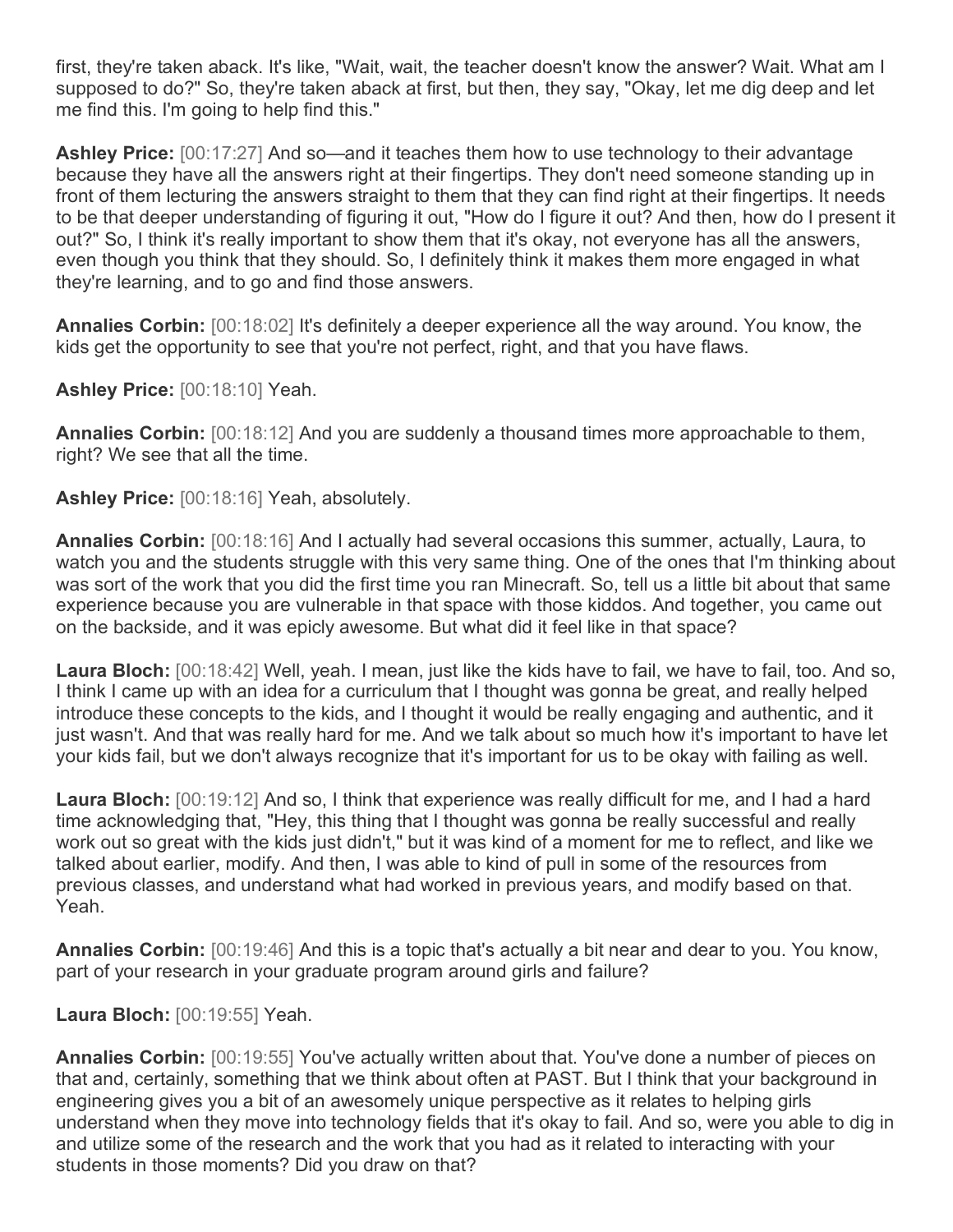**Laura Bloch:** [00:20:25] Yeah, I think so. So, we—I mean, I acknowledged to the students themselves. Like I told them, "This, I thought this was gonna work this way and it didn't. And that's a failure that I had, and that's okay." And I explained to them that that's just part of the design process. So, I helped them to understand that while they're going through the design process and what they're doing, so am I. And just like them, I fail too and that's okay. And I think that's a big part of what I've studied in my research is that the teachers need to be able to really embody that persistence through failure in order to teach that to their students. So, that was a big part of of how I communicated that to the kids.

**Annalies Corbin:** [00:21:09] Yeah. And so, Ashley, this ties directly back to that sort of notion that we have at PAST that we really, really need to give students the space to explore. So, we hear often in the common literature about, you know, that students need exploration time. But what we don't often hear that we sort of at PAST always try to add to that is also the exposure piece. And these two things are very different. We think about career exploration versus career exposure.

**Annalies Corbin:** [00:21:45] And so, I want to talk a little bit about how the notion of pushing into going from just truly exploration into full-on exposure, how do you balance that or how do you will help teachers balance that in a traditional classroom setting when they get so focused on set curriculum or standards in a particular order? So, how do you coach that? Because I've watched you coach that many times. When these teachers come in, much like Laura, right, we have all these teachers who come in in the summer to be part of the PAST STEM summer programs. And many of them come in just thinking, "I've got this." And then, they're suddenly hit with, "Oh, my gosh, maybe not." And they survive. Can I use that term?

**Laura Bloch:** [00:22:32] Yeah, I think so.

**Ashley Price:** [00:22:33] I think so.

**Annalies Corbin:** [00:22:34] Right? In part because you coach them through it. So, what's that conversation?

**Ashley Price:** [00:22:38] So, we definitely want kids able to explore, but like you said, we want them to push those boundaries and be able to have that really in depth, I guess, learning experience. And so, like you said, a lot of times, the people we bring in, our teachers, I mean, some of them do an awesome job, and some of them are still in that mindset of classroom experience, "I'm going to lecture to you in the front of the room, and then you're going to do an activity. And then, I'm going to lecture to you in front of the room, and then we're gonna do an activity."

**Ashley Price:** [00:23:04] So, really having to get them out of that mindset of, "We want kids hands on. We want them to get the chance to explore, and really push, and ask questions that you may not have thought of." So, how do you do that? How do you get them out of that idea of standing in front of the kids, and telling them what they're gonna be doing, and then handing them maybe a worksheet, or just giving them an activity on a PowerPoint?" So, it's really having to talk with those teachers and saying, "This is a little bit different. This is going to be different than a regular classroom. You need to let the kids explore. You need to let them answer these questions. You can't give them all of the answers. They need to find them for themselves, and you can be there as an assistant to help them, but you shouldn't be the one that's leading the conversation. It should be the kids that are the ones leading that conversation."

**Annalies Corbin:** [00:23:56] Yeah. And I hear often from folks, but I have—if I I'm to translate the experience for the summer, and we're talking about summer, but the reality is that the way we do things at PAST is that these summer programs, ultimately, become—not all of them, but some of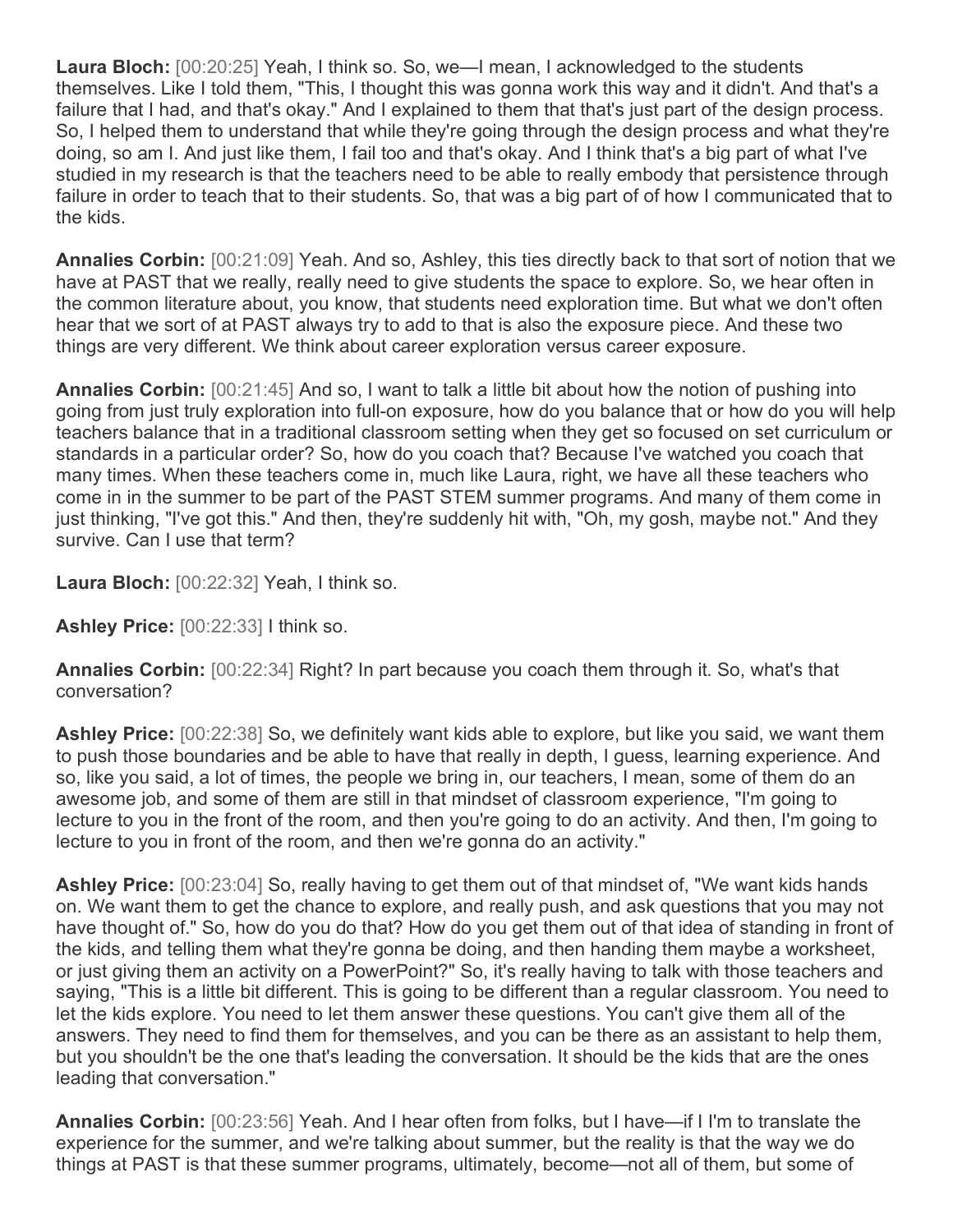them, the really awesome ones, right? We actually build them out into full semester-long opportunities for students and teachers. Teachers could pick up with it, run with it as we build them over time. And when we do that, we are letting go of the standardized curriculum, but all the programs are, in fact, standard aligned, right?

**Annalies Corbin:** [00:24:39] And, often, what we have found, when you move from exploration and an activity tied to a question you may, fortunately, have asked in your classroom, to a full-on exposure, to a career opportunity that, in that moment, we are now linking projects to bigger problems. But most importantly, and I think this is sort of where the crux of it is, that it's driven by industry. So, it's not just that we created a question. We dug into and found partners in that content area, that expertise, and we said, "What are the driving problems you, as an industry, are trying to solve?" which, then, gets us to a whole another level of experience, and therefore, exposure. And that's the career piece that kicks in to that.

**Annalies Corbin:** [00:25:29] So, Laura, as you think about the journey that you've made, and you understand where we're trying to get ultimately was all these programs, how does that influence the decisions that you make moving forward, both in your own theory to practice but, also, the research and the decisions that you make? Not necessarily what you're going to do, but how does this influence the way you think about the opportunities in teaching and learning for you as you go down your journey?

**Laura Bloch:** [00:25:55] Yes. So, I think it kind of—there is an alignment there between my background and where I'm trying to go. And instead of kind of pushing against like, "Oh, well, I come from an engineering background, and that's not education, and I need to do something different to get into education," I think it would be great to kind of pull in that background that I have in engineering and the experience that I have in the industry to give more authentic problems for the kids and to kind of stage lessons in a way that are authentic to what I—the problems that I would be solving in the real workforce.

**Annalies Corbin:** [00:26:40] Well, and education is desperate. And I mean, I repeat this education is desperate for amazing women to teach engineering, right? We see this across the math and sciences. But, you know, every time I go to an engineering education conference, or we hold a series of workshops, it's 90% men. So, I would champion that idea for you, if you are so inclined because we desperately, desperately need to change the diversity outcome as it relates to teachers engaged in teaching engineering for our kiddos.

**Annalies Corbin:** [00:27:16] So, Ashley, as you sort of think about the work that you do in that mentoring space with folks learning how to really roll up their sleeves and do applied teaching and learning, I want to talk a little bit about the commonality of the constraints that you hear. So, tell us a little bit about the things that you hear from teachers when you engage in the workshops that are the easy, low-hanging fruit things to let go of.

**Ashley Price:** [00:27:45] I think one of the most common things I hear is if we bring in a teacher that might teach high school that's going to be running a middle school program, "Oh, these kids are too young to understand this. Oh, these kids are too—"

**Annalies Corbin:** [00:27:54] The concepts.

**Ashley Price:** [00:27:55] Yes, yeah. They're not going to be able to do this. And my argument is they'll surprise you. If you push kids, and if you give them that chance, and you get that creativity, they'll surprise you, and they won't be too young. I mean, kids surprise me on a daily basis. I work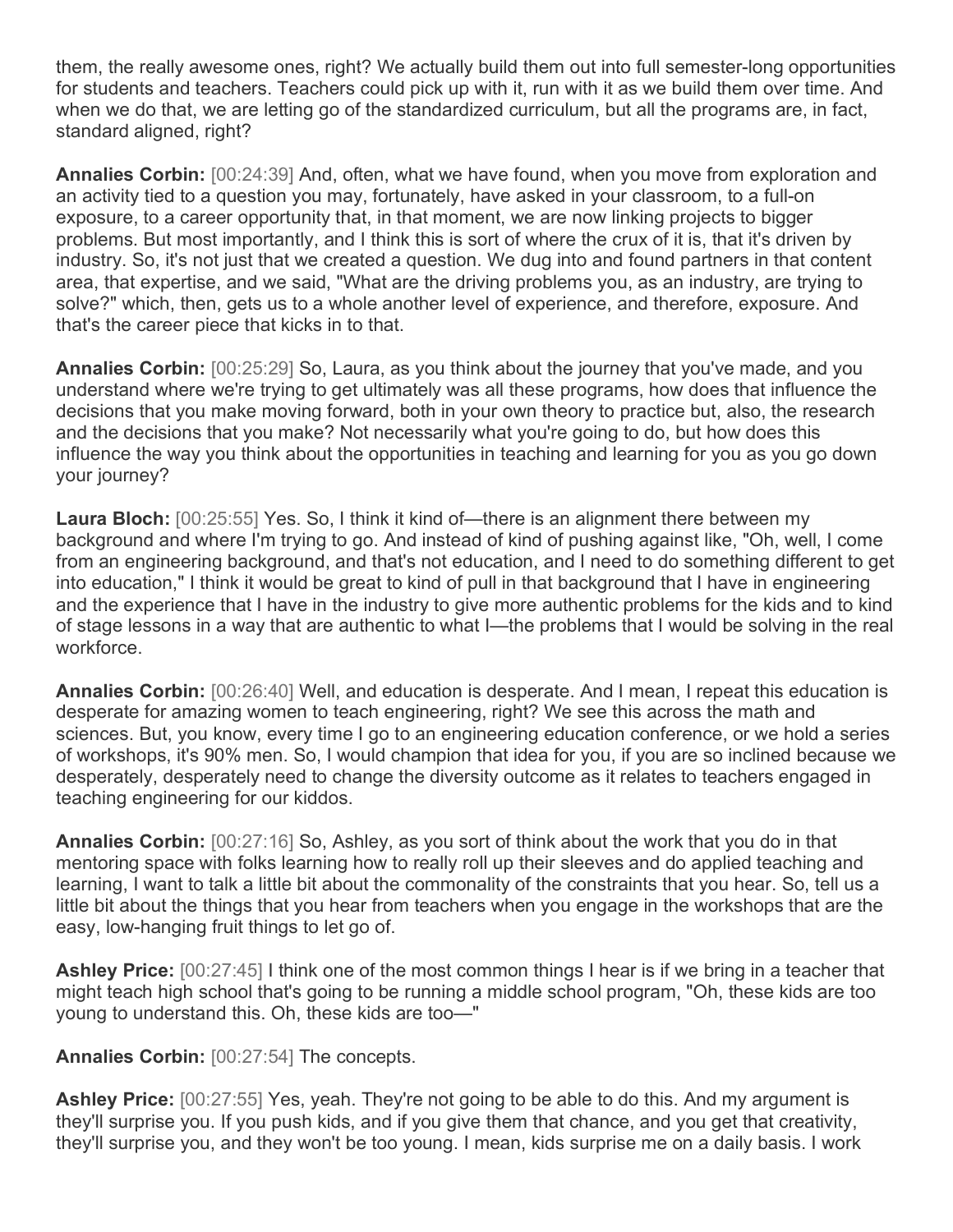with kids almost every day, and every day, they shock me. So, that's one of the ones I hear consistently across the board.

**Ashley Price:** [00:28:17] I think the other one is, how am I supposed to bring my subject matter into this main problem, this big problem that we're asking? So there's a big problem that we always ask students or that we—and we talk about bringing in all math, science, reading, writing, social studies. And you often hear the math teacher say, "How am I supposed to tie math in to talking about a global problem?"

**Annalies Corbin:** [00:28:42] Well, like energy policy.

**Ashley Price:** [00:28:44] Right, exactly. How am I supposed to tie math into that?

**Annalies Corbin:** [00:28:46] Yeah.

**Ashley Price:** [00:28:46] Well, it's easy.

**Annalies Corbin:** [00:28:47] Yeah.

**Ashley Price:** [00:28:47] You just have to—you have to sit down and think about it a little bit more. It's not going to be right at your fingertips. It might not be something that is right on the surface. It's going to be something that's a little bit deeper, but doing that is going to give the kids an authentic problem to try and figure out. And it's going to get them more involved. And they're not even going to realize that they're doing that math, or doing that science, or doing that reading and writing because they're gonna be so immersed in, "I'm helping solve a problem."

**Annalies Corbin:** [00:29:14] And we see that all the time. And I would also like to point out there is, in fact, math in everything.

**Ashley Price:** [00:29:18] Absolutely.

**Annalies Corbin:** [00:29:19] I can't find or think of a single question or problem that does not include math.

**Ashley Price:** [00:29:24] Absolutely.

**Annalies Corbin:** [00:29:25] That is one of the big myths. We get that one all the time.

**Ashley Price:** [00:29:27] All the time, yes.

**Annalies Corbin:** [00:29:27] They're going, "Oh, no, no, no, there's no math in that."

**Ashley Price:** [00:29:29] Yep.

**Annalies Corbin:** [00:29:29] Oh, yes, there is.

**Ashley Price:** [00:29:30] Yeah.

**Annalies Corbin:** [00:29:30] Sort of step back and think about what and how. And I think that that gets sorted to the crux of part of our conversation, right, that part of what we're talking about when we think about that sort of applied teaching and learning approach is to let go of what we believe about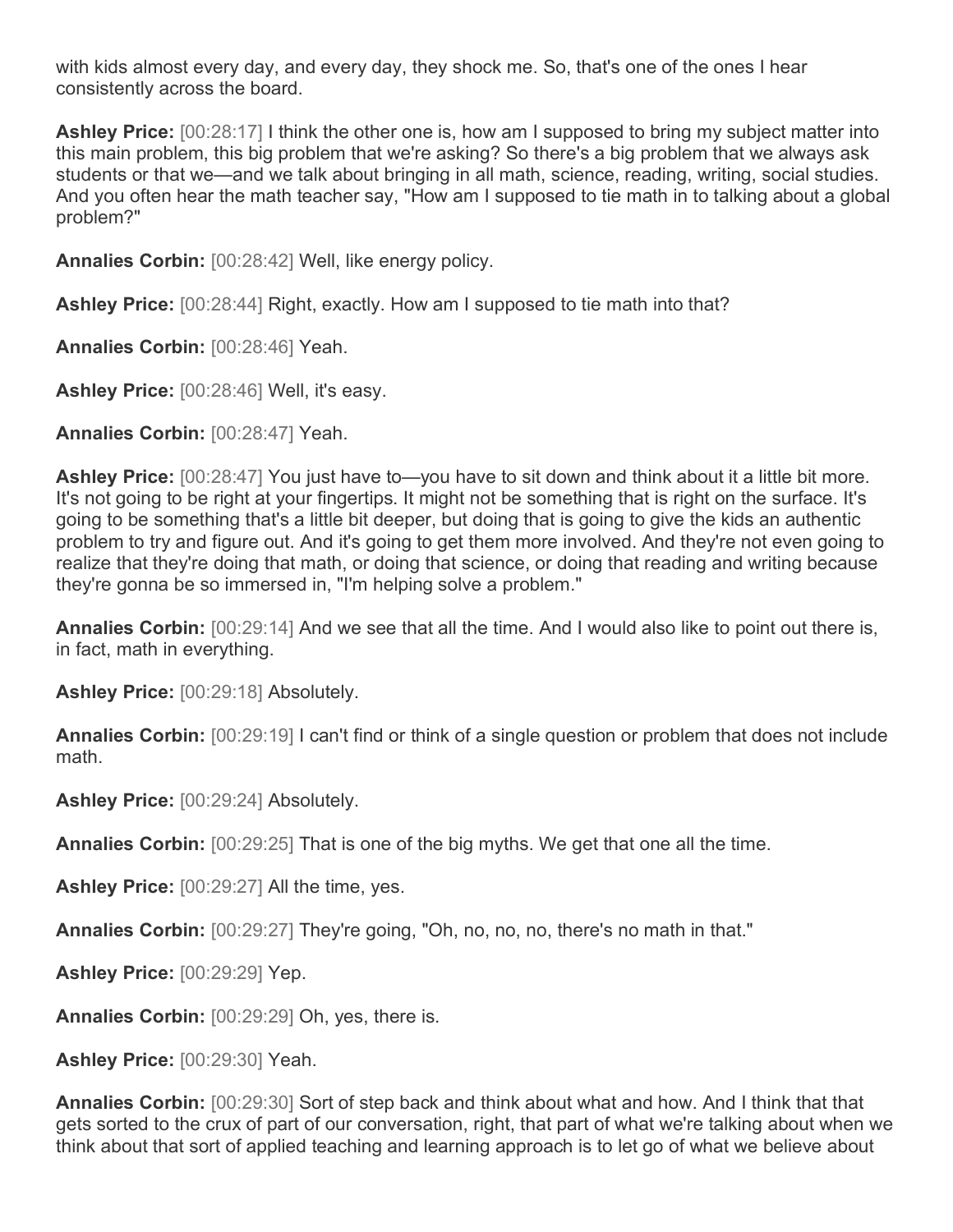content, right? We have to truly let go of what we understand, and we'll circle back around, you know, energy policy, and what does that have to do with, you know, all the different content or subject matters that we have to teach, whether it's in middle school, high school, elementary school.

**Annalies Corbin:** [00:30:06] And the reality of it—or the content expertise of the teacher in question. And the reality of it is that these big global problems actually lend themselves to being far more collaborative than your traditional sort of sets of the questions that you might ask because it's no longer questions being asked about the thing that you have to teach, and it's more about questions you have to ask about the thing you need to know. Big difference.

## **Ashley Price:** [00:30:31] Absolutely.

**Annalies Corbin:** [00:30:32] Big difference. So, Laura, let's talk a little bit about sort of that change in mindset. The whole notion of a fixed mindset, for example, is very popular right now. I can't—I bet I've got a dozen different schools is the thing on top of my head, but that was their summer reading for high school kids this year was fixed mindset. So, student reading it, teachers are reading it. It's happening all of the country. It's been out for a number of years. It's not a new volume by any stretch of the imagination, but this idea of changing mindset. And I bring this up because you, specifically, sent that to me. So, what do you mean by changing your mindset from beginning of summer to the end of the summer? And what's that journey for you?

**Laura Bloch:** [00:31:17] Again, I think that journey has been that embracing failure. And that's really what growth mindset is all about is knowing that you're going to fail, and being with that, and not allowing that failure to be a reflection of yourself and your self-worth-

## **Annalies Corbin:** [00:31:36] Exactly.

**Laura Bloch:** [00:31:36] ... but to say, "I failed at this because I do not have these skills yet," or "I do not understand this concept yet, but I will." So, I think that's been a big part of my journey this summer. Like I went in the first week, and, of course, I didn't know everything about teaching because I hadn't been in front of a class before. So, for me to expect to succeed that first time would be kind of silly. So, I think I've developed my growth mindset over the summer in terms of expecting that I probably will fail, and that's okay, and that's how I will learn, and adapt, and become a better teacher.

**Annalies Corbin:** [00:32:19] Yeah. And I suspect you will be a fabulous teacher-

## **Ashley Price:** [00:32:23] I agree.

**Annalies Corbin:** [00:32:23] ... one day because you are so self-aware. And that was one of the things that I think on a journey along with us, and that's definitely that shift from fixed to growth mindset was being self-aware of where you were in any given moment and, sort of, the implications of where you were. So, that was a really fun thing to see. I always like to wrap our programs up by coming back around and talking about the big sort of gifts, if you will.

**Annalies Corbin:** [00:32:49] Folks that are sitting out there, that are contemplating either becoming a teacher or transitioning from one career to another, going into the classroom, or folks who are already fully entrenched in teaching, but looking to make a shift. So, what are, you know, a couple of things that as somebody says, "You know what, I want to go down that path," that you just really wish that when you started on that path, someone had told you, or just, you know, either a great success to build on or a constraint don't lose sight of. Ashley, I want to start with you. Same question to Laura next. But what are those, kind of, lobs? What what advice would you give?